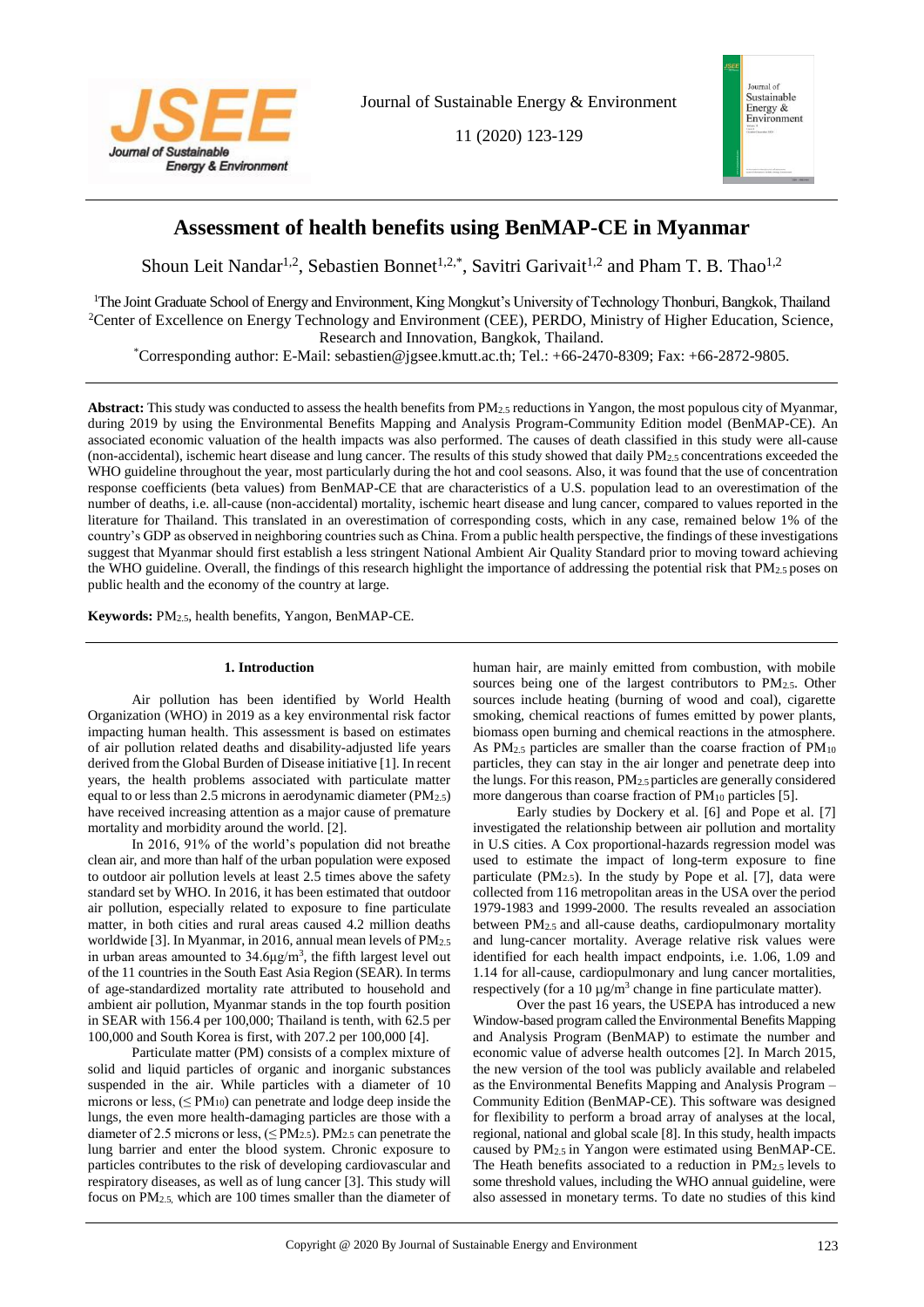have been perform on the S.E. Asian population of Myanmar and our result can be placed in the context of other such studies in Asia and the West.

## **2. Methodology**

## **2.1 Study Area**

The Yangon Region, located in the heart of lower Myanmar, is dominated by its former capital city of Yangon, the largest city in the country. There are four districts and 46 townships in Yangon Region [9-10]. The monitoring station operated by the Department of Metrology and Hydrology (Yangon Office) is located in the Mayangone Township in the West District of the Yangon Region as shown in Figure 1. As information on air quality in Yangon is limited, the air quality data collected from the Yangon Office was assumed to be representative of the 4 districts included in the Yangon Region.

With regard to climate, Yangon (Rangoon) is characterized by a tropical monsoon climate with very wet summers due to the southwest monsoon, which starts from mid-May and lasts until mid-October. From mid-October, the amount of precipitation decreases significantly. The temperature can rise considerably during winter to an average of almost 37° Celsius (98° Fahrenheit) in the hottest month April [11].

## **2.2 Collection of PM2.5 Monitoring Data**

The hourly PM2.5 monitoring data (2019) were collected from the Department of Meteorology and Hydrology (Yangon) where the location is 16° 51' 55.4076'' N and 96° 9' 14.9868'' E. The type of PM2.5 monitoring equipment installed is MP101M. This equipment is a particle measuring device using Beta gauge technology and it can also be used to monitor sampled air continuously for possible natural radioactivity, with programmed alarm in the event of a threshold event [13].

Due to limited data availability, the period with available monitoring data spans from April 2018 to December 2019. Based on the requirement of the GB3095-2012 standard [14] regarding the suitability of PM2.5 data, quality control was conducted based on the following steps: (1) 1-hour average concentration values less than and equal to zero, as well as missing data were ignored;

(2) 24-hour average concentration values involving missing data for six hours or more were ignored; (3) 1-hour average concentration values that exceeded  $900 \,\mathrm{\upmu g/m^3}$  were ignored. [14] Following the above steps, only data for the year 2019 could be analyzed (355 days of data available in that year) since there were insufficient data for the year 2018 (128 days of missing data in that year).

As shown in Table 1, it was observed that the highest concentrations of PM2.5 occurred during the hot season, from March to May, with monthly average concentrations in the range 23.2-37.8  $\mu$ g/m<sup>3</sup>. The lowest concentrations of PM<sub>2.5</sub> were observed during the rainy season, from June to October, with monthly average concentrations in the range  $10.0\n-18.5 \text{ µg/m}^3$ . Based on the results of this study, 95 percent of the days during the hot season, the rainy season, and the cool season were found to have PM<sub>2.5</sub> concentration levels not exceeding 48.4  $\mu$ g/ m<sup>3</sup>, 22.6  $\mu$ g/m<sup>3</sup> and 54.4  $\mu$ g/m<sup>3</sup>, respectively. As indicated in the Myanmar Climate Report [15], most of the days in a year fall during the cool season with 42% while 25% and 33% of the days occur during the hot season and rainy season, respectively. From the analysis of the data, it was observed that in 2019, 73% of the days during the hot season and 45% of the days during the cool season exceeded the WHO daily guideline. However, it was found that only 5% of the days during the rainy season exceeded the WHO daily guideline.

| <b>Table 1.</b> PM <sub>2.5</sub> concentration levels in different seasons in |  |
|--------------------------------------------------------------------------------|--|
| Yangon in 2019.                                                                |  |

|                                                                             | (Mar.-May.) | Hot Season Rainy Season Cool Season<br>$(Jun.-Sep.)$ | $(Oct. - Feb.)$ |
|-----------------------------------------------------------------------------|-------------|------------------------------------------------------|-----------------|
| Seasonal average $(\mu g/m^3)$                                              | 31.5        | 12.3                                                 | 30.5            |
| Seasonal daily maximum ( $\mu$ g/m <sup>3</sup> )                           | 55.5        | 62.9                                                 | 71.9            |
| Seasonal daily minimum ( $\mu$ g/m <sup>3</sup> )                           | 9.8         | 5.3                                                  | 9.8             |
| 95 percentile ( $\mu$ g/m <sup>3</sup> )                                    | 48.4        | 22.6                                                 | 54.4            |
| Number of days exceeding WHO<br>daily standard/Number of days<br>per season | 67/92       | 6/122                                                | 68/151          |
| Proportion of days exceeding<br>WHO daily standard (%)                      | 72.83       | 4.92                                                 | 45.03           |



**Figure 1.** Location of Study Area (Note: The blue pin shows the location of monitoring station). Source: Based on MIMU [12]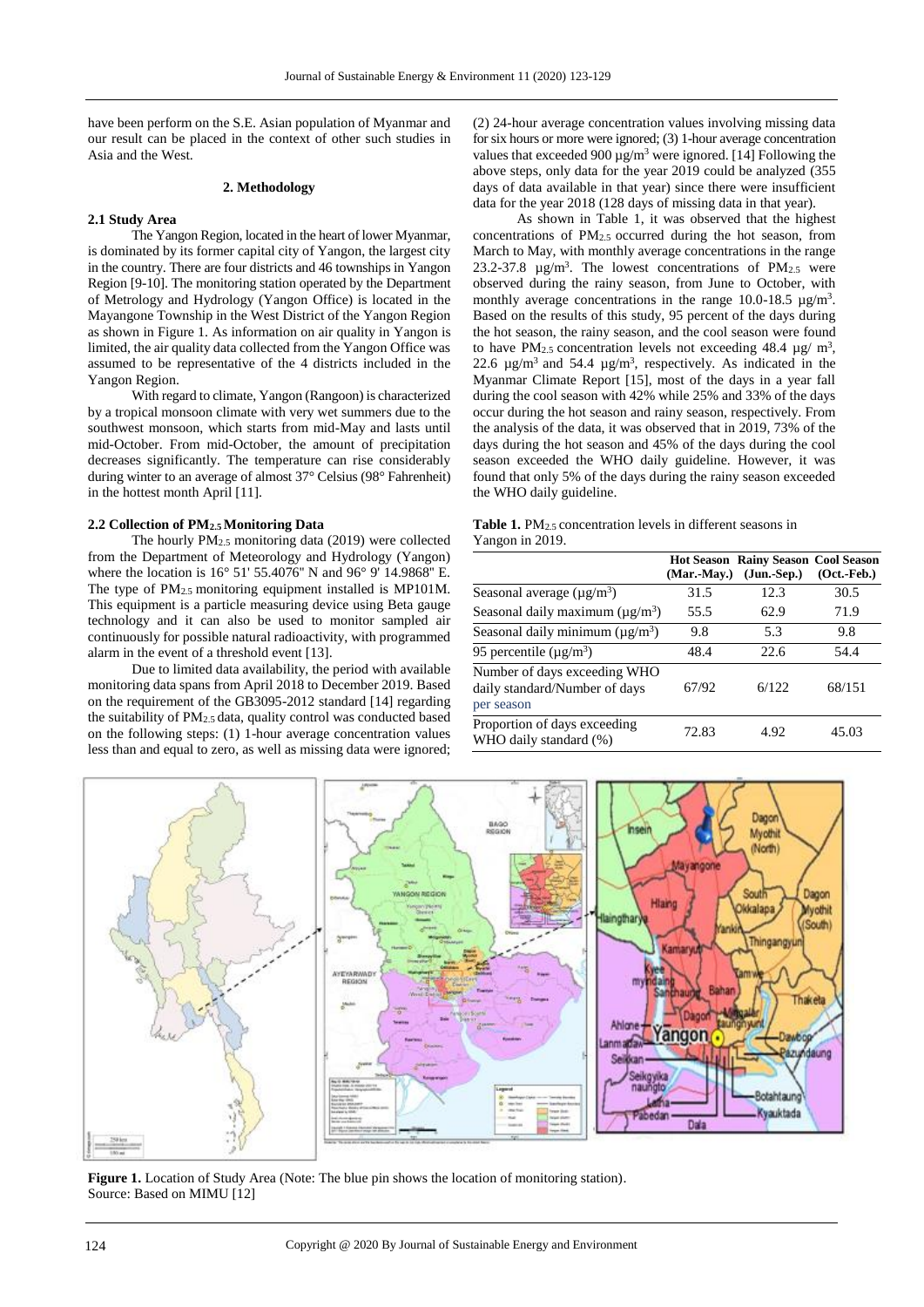| <b>Season</b> | Month     | Average<br>PM <sub>2.5</sub><br>$(\mu g/m^3)$ | Monthly<br>cumulative<br>rainfall (mm) | Average<br>(%)<br><b>Relative</b><br><b>Humidity</b> | <b>Mean</b><br>maximum<br>temperature<br>$\rm ^{(o}C)$ | Mean<br>minimum<br>temperature<br>$({}^{\circ}{\rm C})$ | Average<br><b>Temperature</b><br>$({}^{\circ}C)$ |
|---------------|-----------|-----------------------------------------------|----------------------------------------|------------------------------------------------------|--------------------------------------------------------|---------------------------------------------------------|--------------------------------------------------|
| Cool          | January   | 42                                            | 15                                     | 61                                                   | 33                                                     | 18                                                      | 26                                               |
| Cool          | February  | 50                                            | 10                                     | 61                                                   | 34                                                     | 20                                                      | 27                                               |
| Hot           | March     | 38                                            | 20                                     | 65                                                   | 36                                                     | 22                                                      | 29                                               |
| Hot           | April     | 35                                            | 25                                     | 70                                                   | 37                                                     | 24                                                      | 31                                               |
| Hot           | May       | 28                                            | 300                                    | 80                                                   | 33                                                     | 25                                                      | 29                                               |
| Rainy         | June      | 10                                            | 500                                    | 85                                                   | 31                                                     | 24                                                      | 28                                               |
| Rainy         | July      | 10                                            | 500                                    | 90                                                   | 29                                                     | 24                                                      | 27                                               |
| Rainy         | August    | 10                                            | 600                                    | 90                                                   | 29                                                     | 24                                                      | 27                                               |
| Rainy         | September | 20                                            | 360                                    | 85                                                   | 31                                                     | 24                                                      | 28                                               |
| Cool          | October   | 20                                            | 220                                    | 80                                                   | 32                                                     | 24                                                      | 28                                               |
| Cool          | November  | 22                                            | 70                                     | 78                                                   | 33                                                     | 22                                                      | 28                                               |
| Cool          | December  | 22                                            | 20                                     | 70                                                   | 32                                                     | 20                                                      | 26                                               |

| <b>Table 2.</b> Seasonal variance in meteorological indicators and $PM_{2.5}$ concentrations in Yangon. |  |  |  |  |  |  |
|---------------------------------------------------------------------------------------------------------|--|--|--|--|--|--|
|---------------------------------------------------------------------------------------------------------|--|--|--|--|--|--|

## **2.3 Estimation of Correlation between PM2.5 and Meteorological Conditions**

Yang et al. [16] indicated that seasonal changes in PM<sub>2.5</sub> concentration levels are influenced by meteorological factors. In order to estimate the correlation between PM2.5 and meteorological conditions in Yangon during the year 2019, the data was firstly divided into three seasons, i.e. cool season during October to February; hot season during March to May; and rainy season during June to September. Meteorological data for Yangon were retrieved from the Worldwide Weather Forecasts and Climate Information [11]. Table 2 indicates the monthly averages of meteorological occurrences and associated PM2.5 concentrations. In the months of the hot season, the average temperature is highest ranging between 29-31°C, and the average monthly  $PM_{2.5}$  concentration is 34  $\mu$ g/m<sup>3</sup>. During rainy season, from June to August, the rainfall is highest ranging between 500 mm and 600 mm, and the PM2.5 concentration reaches its lowest with a monthly average concentration of about 10  $\mu$ g/m<sup>3</sup>. In February, the relative humidity and average temperature are low, with 61% and 27% respectively, reaching its highest concentration with a monthly average concentration of 50  $\mu$ g/m<sup>3</sup>.

#### **2.4 Health Data Analysis in Yangon**

The population of Yangon in 2019 was 7,360,703 (0 to 99 years) with 53% of the population being under the age of 30. Population data were collected from the Department of Population (Yangon). Mortality data, including age range, sex and causes of deaths were downloaded from the GBD Results Tool of Global Health Data Exchange (GHDx) for the most recent year of availability, i.e. 2017. Mortality data were limited to an age range of 30-99 years since the specific concentration-response values selected from Krewski et al. [17] in BenMPA-CE are valid for this age range. The age range 30-99 years was found to account for 65% of the total annual number of deaths in Yangon, with approximately 46,505 deaths. The mean age was 67 years with a median age of 68 years, and first and third quartiles of 55 years and 80 years, respectively  $(IQR = 25$  years).

The fractions of ischemic heart disease and lung cancer to all-cause mortality are 9.21% and 2.27%, respectively. Regarding ischemic heart disease mortality, ages in the range 30-99 years were found to represent 99.16% of the total number of deaths in this category; the range 0-30 years accounts for the remaining 0.83%. For the age range 30-99 years, the mean age is 71 years with a median of 72 years, and first and third quartiles of 60 years and 82 years, respectively ( $IQR = 22$  years). For lung cancer mortality, the age range 30-99 years represents 98.42% of the total number of deaths in this category; the age range 0-30 years accounts for the remaining 1.58%. For the age range 30-99 years,

the mean age is 64 years which is same with the median age, and first and third quartiles of 55 years and 73 years, respectively  $(IQR = 18 \text{ years}).$ 

#### **2.5 Estimation of Health Impact Using BenMAP-CE**

BenMAP-CE is a Geographic Information System (GIS) based tool that estimates the health effects of changes in air pollution levels, analyzing the links between PM2.5 concentrations and mortality. The software utilizes a health impact function that incorporates monitored air-quality data, population data, baseline incidence rates, and an effect estimate to calculate health impacts. To estimate the health effects investigated in this research (i.e. all cause (non-accidental), ischemic heart disease and lung cancer), the following equation is used:

$$
\Delta Y = (1 - e^{-\beta * \Delta AQ}) * Yo * Pop
$$
 [1]

where:

| ΛY | $=$ the estimated health impact attributed to air pollution |
|----|-------------------------------------------------------------|
|    | $=$ the beta coefficient (risk coefficient) from an         |

- epidemiologic study
- $\Delta AQ$  = defined change in air quality
- Yo = baseline rate (i.e., incidence) for the health effect of interest

Pop = population exposed to air pollution

As stated earlier, the year 2019 was selected for the health burden and benefit analysis using the data detailed in previous sections. In order to estimate the health impact of a potential policy option, the changes (deltas) in a population's cumulative exposure were created for two different situations: (1) a rollback to the WHO annual guideline and (2) a 50 percent rollback. The difference in these two population exposure surfaces between the two different rollbacks provides an estimated change in human health impacts based on the concentration-response function used. [18-19]

Firstly, the Health Impact Function (HIF) of Krewski et al. [17] available in BenMAP-CE was selected as it provides β values for all-cause (non-accidental) mortality, ischemic heart disease and lung cancer. Secondly, for comparison purposes and in the absence of specific values for Myanmar, beta values estimated by Fold et al. [20] for a population exposed to  $PM_{2.5}$  in Bangkok were used as input in BenMAP-CE. In Fold et al. [20], HIFs were determined for all-cause (non-accidental) mortality, cardiopulmonary disease and lung cancer. According to the International Classification of Diseases (ICD-10) [21], cardiovascular disease (I00-I99) is the term used for all types of diseases affecting the heart or blood vessels, including ischemic heart disease (I20-I25). Therefore, the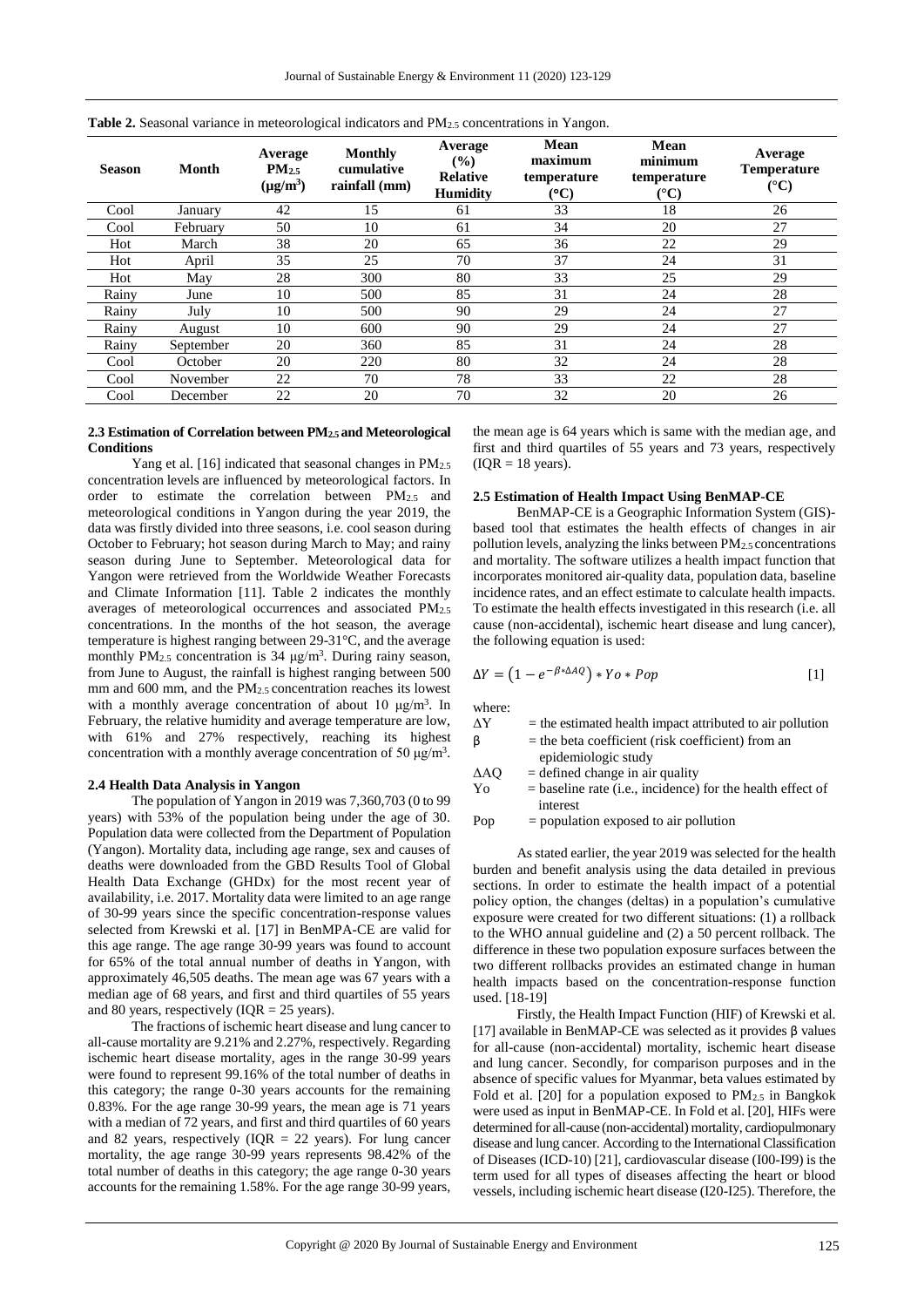β value estimated for cardiopulmonary disease in Fold et al. [20] was assumed as representative of the β value for ischemic heart disease in this study. The selection of HIFs from Fold et al. [20] is based on the assumption that Bangkok and Yangon populations share greater similarities than when compared with western populations.

Regarding the above health endpoints, as also indicated earlier, the death rates of Myanmar related to the year 2017 were downloaded from the Global Burden of Disease (GBD) Results Tool [22] and used for the assessment since mortality data for Yangon could not be obtained.

#### **2.6 Valuation of Health Impacts**

In benefit-cost analyses, the U.S. Environmental Protection Agency (EPA) uses a value of statistical life (VSL) to calculate the benefits of mortality risk reductions in monetary terms [23]. According to Braathen et al. [24], the value of statistical life (VSL) is the rate at which people are prepared to trade off income for a reduction in their risk of dying. For this study, the "Value of Mortality Risk" was used, which relates to VSL, since the EPA is proposing to use VMR in order to reduce the misunderstandings that are sometimes caused by the VSL terminology [25]. The VMR can be estimated as shown in Equation (2).

$$
VMR_{c,n} = VMR_{OECD} * \left(\frac{Y_{c,n}}{Y_{OECD}}\right)^{\varepsilon}
$$
 [2]

Where,  $VMR_{c,n}$  is the VMR value for country c in year n; VMR<sub>OECD</sub> is the base OECD VMR;  $Y_{c,n}$  is the GDP per capita for country c in year n; YOECD is the average GDP per capita for the sample of OECD country chosen for the analysis; and ε refers to income elasticity.

According to OECD [26], the income elasticity of the VSL "ε" measures the percentage increase in VSL for a percentage increase in income. The authors mentioned that the meta-analysis in OECD [27] revealed that an elasticity of 0.8 should be used for high-income countries, 0.9 for middle-income countries and 1 for low-income countries.

In order to adjust for price inflation at PPP rates, Equation (2) is modified to include a ratio of the CPIs from a base year to the year analyzed and an adjustment factor for the PPP in the form of multiplication [28]. The equation (3) used in this study which is based on the equation provided in BenMAP-CE, is as follows:

In equation (3), the VMR for Thailand was used as the base VMR to estimate that of Myanmar. This was done since the VMRThailand was found to be available in OECD [27] and it is expected Thailand shares greater similarity with Myanmar than an OECD country, providing therefore a better approximation of the VMR for Myanmar.

## **3. Results and Discussion**

# **3.1 Time Series Analysis of PM 2.5 in Yangon in 2019**

Based on the PM2.5 monitoring data collected from the Department of Meteorology and Hydrology (Yangon Office), Figure 2 was produced. It was found that the PM<sub>2.5</sub> concentration varied largely between seasons with the highest value observed during the cool season with 71.9  $\mu$ g/m<sup>3</sup> (mean value is 32.8)  $\mu$ g/m<sup>3</sup>) and the lowest during the rainy season with 5.3  $\mu$ g/m<sup>3</sup> (mean value is 13.4  $\mu$ g/m<sup>3</sup>). As indicated earlier, it was found that PM<sub>2.5</sub> concentrations did not exceed 48  $\mu$ g/m<sup>3</sup> during the hot season, 23  $\mu$ g/m<sup>3</sup> during the rainy season and 54  $\mu$ g/m<sup>3</sup> during the cool season for 95 per cent of the days in each season. The variation observed in Figure 2 is due to changes in meteorological conditions. In Yangon, the rainy season starts in June and ends in September. It is associated with a daily average PM<sub>2.5</sub> concentration in the range 5.3-62.9  $\mu$ g/m<sup>3</sup> which is mostly below the WHO daily guideline (i.e.,  $25 \mu g/m^3$ ). PM<sub>2.5</sub> concentrations were generally observed to exceed the WHO guideline during the cool season in January and February (56% exceedance) as well as during the hot season from March to May (73% exceedance).

Relationships between PM2.5 and meteorological parameters, including, rain, temperature, and relative humidity in Yangon were investigated based on a correlation matrix. The results in Table 3 show that PM2.5 is positively correlated with temperature, with a correlation coefficient value of  $0.778$  while  $PM_{2.5}$  is negatively correlated with rain and relative humidity, with a correlation coefficient of -0.819 and -0.927, respectively. These results show that there is a strong relationship between PM2.5 and these meteorological parameters supporting the seasonality patterns expressed by the data reported in Table 3.

**Table 3.** Correlation matrix between PM2.5 and meteorological factors.



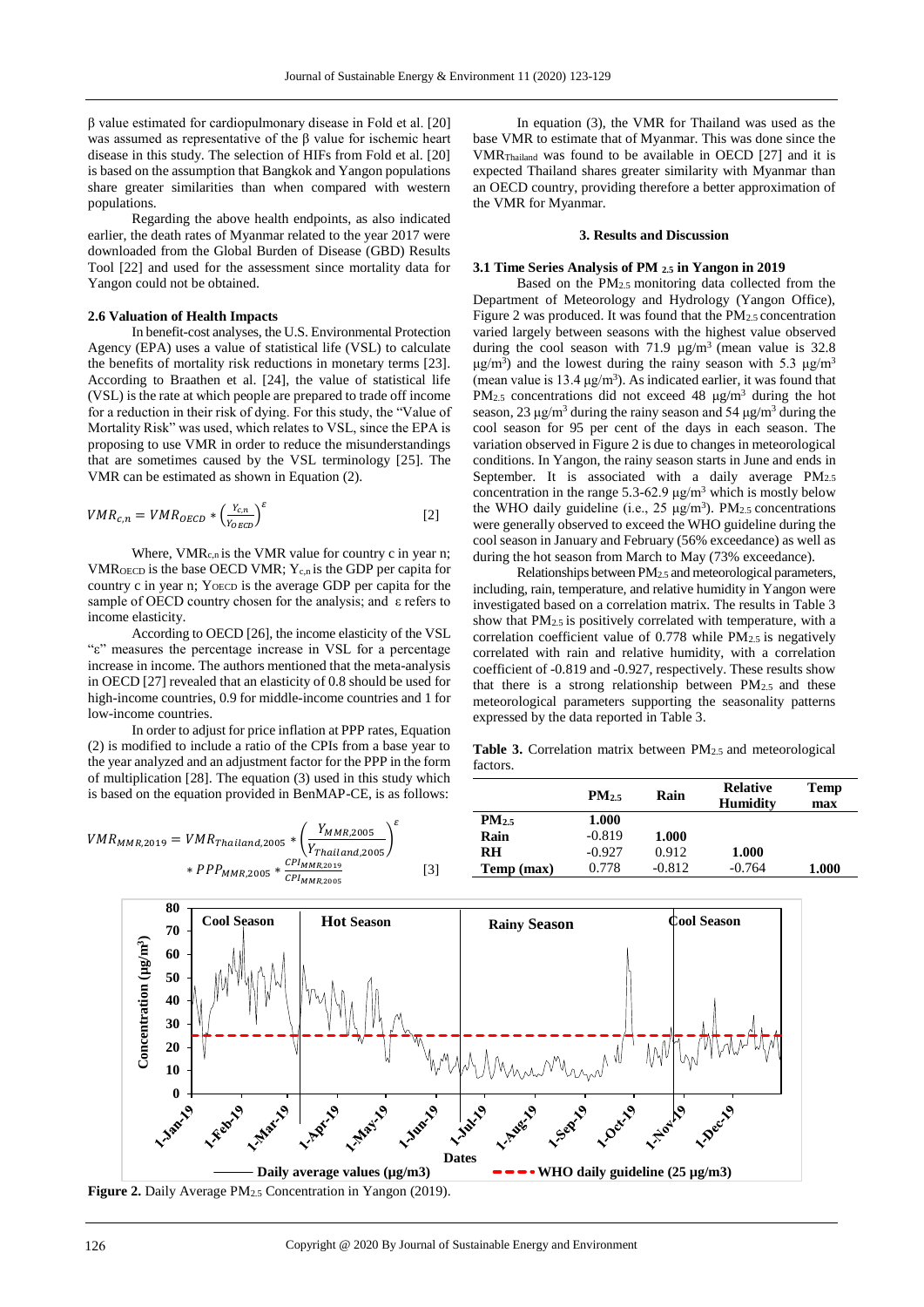## **3.2 Assessment of Health Impacts in Yangon Using BenMAP-CE**

Table 4 presents the avoided mortalities for all-cause (non-accidental), ischemic heart disease and lung cancer based on (1) a rollback to the WHO annual guideline and (2) a 50 percent rollback. The results show that a roll back to the WHO guideline enable to achieve greater reduction in premature deaths as a 50% rollback does not represent a completely safe level. The fractions of ischemic heart disease and lung cancer to all-cause mortality are about 30% and 5% respectively based on either of the rollback scenarios. These results show that reducing PM<sub>2.5</sub> concentration to the WHO guideline compared to a 50% rollback would enable avoiding an additional 588 cases of premature deaths (nonaccidental), 160 cases of ischemic heart disease, and 28 cases of lung cancer. (See Table. 4).

Based on the same rollback scenarios as above, beta values identified by Fold et al. [20] for a Bangkok population exposed to PM2.5, were used for Yangon since both populations are expected to share greater similarities as south-east Asian populations. The results in Table 5 indicate that the number of avoided deaths were three- (non-accidental), eight- (ischemic heart disease), and four-times (lung cancer) lower compared to those obtained based on values from Krewski et al. [17] (see Table 4). These results show that using BenMAP default values from the USA are likely to overestimate health impacts from PM2.5 by at least a factor of 3.

## data related to the GDP per capita, purchasing power parity (PPP), and consumer price index (CPI) were downloaded from the World Bank (World Development Indicators) [29]. In order to monetize mortality risk in benefit-cost analysis, the estimation of two critical inputs were also required: a base VMR and an adequate income elasticity value. For this study, a base VMR of \$ 659,955 (year 2007) was adopted from Thailand [27]. With regard to elasticity, two values were used; the first one is the default value provided in BenMAP-CE of 0.4 while the second value is an income elasticity of 1 for low income countries as indicated by Viscusi and Masterman [30]. Using Equation (3), the valuation of various health endpoints was performed for (1) a rollback to the WHO annual guideline and (2) a 50 percent rollback. The assessment was performed based on the health impact assessment results obtained in BenMAP-CE using the HIFs from Krewski et al. [17] and Fold et al. [20]. The results are shown in Table 6 and Table 7 respectively.

In 2019, the total GDP of Myanmar amounted to 278 billion USD [29]. Based on the income elasticity value provided in BenMAP (i.e.,  $\varepsilon = 0.4$ ), the estimated economic benefit associated to a rollback to the WHO annual guideline was found to account for 0.15% (USA β values) and 0.04 % (Thailand β values) of the total GDP of Myanmar. Based on an income elasticity of 1, it was estimated to account for 0.06% (USA  $\beta$ values) and 0.017 % (Thailand β values) of the total GDP of Myanmar (see Table 6). These results confirm the influence of the beta values on the valuation of health impacts and the necessity of selecting adequate values.

## **3.3 Valuation of Health impacts**

To` estimate the economic benefit of mortality reduction,

**Table 4.** Avoided deaths in Yangon in 2019 based on beta values from the USA.

| <b>Health Endpoints</b>    | <b>B</b> Values<br>(Standard Deviation)* | <b>Rollback to WHO</b><br>Guideline | 50 Percent Rollback       |
|----------------------------|------------------------------------------|-------------------------------------|---------------------------|
| All Cause (Non-accidental) | 0.005826                                 | 3.936                               | 3.348                     |
|                            | (±0.0009628)                             | $(CI 95\% : 2,695-5,139)$           | $(CI 95\% : 2,287-4,379)$ |
| Ischemic heart disease     | 0.021511                                 | 1.186                               | 1.026                     |
|                            | $(\pm 0.0020584)$                        | $(CI 95\% : 991-1,370)$             | $(CI 95\% : 853-1,190)$   |
| Lung Cancer                | 0.013103                                 | 195                                 | 167                       |
|                            | $(\pm 0.0037945)$                        | $(CI 95\% : 89-290)$                | $(CI 95\%: 75-251)$       |

\*Krewski et al. [17]

**Table 5**. Avoided deaths in Yangon in 2019 based on beta values from Thailand.

| <b>Health Endpoints</b>       | β Values <sup>*</sup> | <b>Rollback to WHO</b><br><b>Guideline</b> | 50 Percent Rollback |
|-------------------------------|-----------------------|--------------------------------------------|---------------------|
| All-Cause<br>(Non-accidental) | 0.001743              | 1.200                                      | 1.002               |
| Cardiopulmonary disease       | 0.002284              | $144**$                                    | $120**$             |
| Lung Cancer                   | 0.003134              | 48                                         | 41                  |

\*Fold et al [20]; \*\*this assessment is based on betas values for on cardiopulmonary disease.

|  |  |  |  |  |  | <b>Table 6.</b> Valuation of Health Effects Associated to $PM_{2.5}$ in Yangon in 2019 based on a Rollback to WHO Annual Guideline. |
|--|--|--|--|--|--|-------------------------------------------------------------------------------------------------------------------------------------|
|--|--|--|--|--|--|-------------------------------------------------------------------------------------------------------------------------------------|

|                         | Based on United states β values |                    |                      | Based on Thailand $\beta$ values |
|-------------------------|---------------------------------|--------------------|----------------------|----------------------------------|
| <b>Mortality Effect</b> | <b>Valuation</b>                | <b>Valuation</b>   | <b>Valuation</b>     | <b>Valuation</b>                 |
|                         | $\epsilon = 0.4$                | $(\epsilon = 1.0)$ | $\epsilon = 0.4$     | $\epsilon = 1.0$                 |
| All Cause               | $4.07E + 08$ USD                | 1.55E+08 USD       | $1.24E + 08$ USD     | 4.73E+07 USD                     |
| (non-accidental)        | $(6.29E+11$ MMK)                | $(2.40E+11$ MMK)   | $(1.92E+11$ MMK)     | $(7.31E+10$ MMK)                 |
| Ischemic Heart Disease  | $1.23E+08$ USD                  | $4.68E + 07$ USD   | $1.49E+07$ USD*      | $5.68E + 06$ USD*                |
|                         | $(1.90E+11$ MMK)                | $(7.23E+10$ MMK)   | $(2.30+10$ MMK $)^*$ | $(8.78E+09$ MMK $)^*$            |
| Lung Cancer             | $2.02E+07$ USD                  | 7.70E+06 USD       | $4.96E + 06$ USD     | $1.89E+06$ USD                   |
|                         | $(3.12E+10$ MMK)                | $(1.19E+10$ MMK)   | $(7.67E+09$ MMK)     | $(2.93E+09$ MMK)                 |

Note: Exchange rate: 1 USD = 1,546 MMK as of 1st January 2019 (Source: Central Bank of Myanmar [31]); \*these values are based on beta values for cardiopulmonary disease.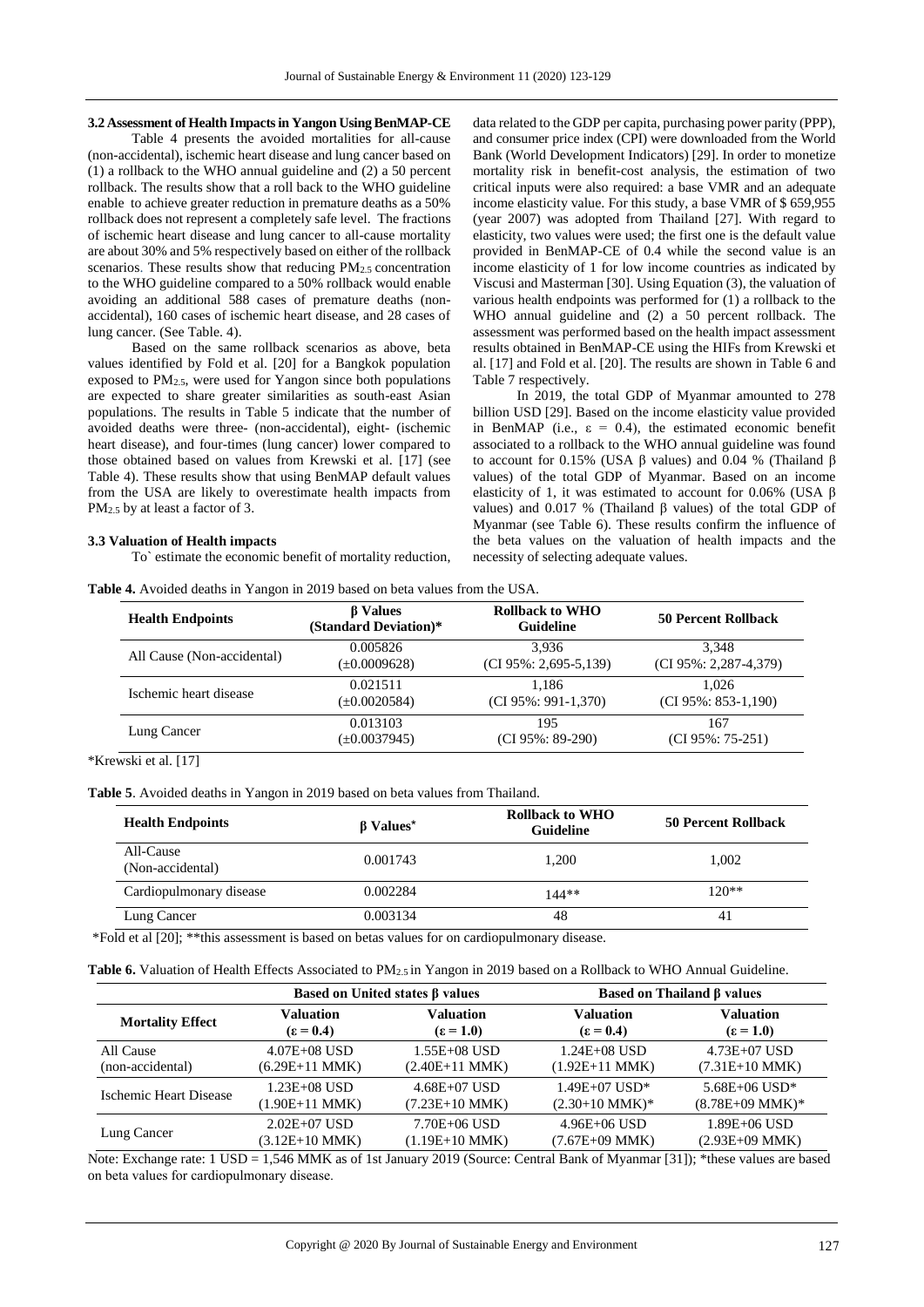| Based on United states β values |                  |                  | Based on Thailand B values |                   |  |  |
|---------------------------------|------------------|------------------|----------------------------|-------------------|--|--|
| <b>Mortality Effect</b>         | <b>Valuation</b> | <b>Valuation</b> | <b>Valuation</b>           | <b>Valuation</b>  |  |  |
|                                 | $\epsilon = 0.4$ | $\epsilon = 1.0$ | $(\epsilon = 0.4)$         | $\epsilon = 1.0$  |  |  |
| All Cause                       | 3.46E+08 USD     | $1.32E + 08$ USD | $1.04E + 08$ USD           | $3.95E+07$ USD    |  |  |
| (non-accidental)                | $(5.35E+11$ MMK) | $(2.04E+11$ MMK) | $(1.60E+11$ MMK)           | $(6.11E+10$ MMK)  |  |  |
| Ischemic Heart                  | $1.06E+08$ USD   | $4.05E+07$ USD   | $1.24E+07$ USD*            | $4.73E+06$ USD*   |  |  |
| <b>Disease</b>                  | $(1.64E+11$ MMK) | $(6.25E+10$ MMK) | $(1.92E+10$ MMK $)*$       | $(7.31E+09$ MMK)* |  |  |
| Lung Cancer                     | 1.73E+07 USD     | $6.60E + 06$ USD | $4.24E + 06$ USD           | $1.62E+06$ USD    |  |  |
|                                 | $(2.67E+10$ MMK) | $(1.02E+10$ MMK) | $(6.55E+09$ MMK)           | $(2.50E+09$ MMK)  |  |  |

|  | <b>Table 7.</b> Valuation of Health Effects Associated to PM <sub>2.5</sub> in Yangon in 2019 based on a 50 Percent Rollback. |  |  |  |  |  |
|--|-------------------------------------------------------------------------------------------------------------------------------|--|--|--|--|--|
|--|-------------------------------------------------------------------------------------------------------------------------------|--|--|--|--|--|

Note: Exchange rate: 1 USD = 1,546 MMK as of 1st January 2019 (Source: Central Bank of Myanmar [31]); \*these values are based on beta values for cardiopulmonary disease.

For a 50 percent rollback, based on an income elasticity of 0.4, the estimated economic benefit was found to account for 0.12% (USA β values) and 0.05% (Thailand β values) of the total GDP of Myanmar. Based on an income elasticity of 1, it was estimated to account for 0.05% and 0.014% of the total GDP of Myanmar (See Table 7).

Differences in the economic benefits in Yangon related to avoided health impacts from PM2.5 pollution were observed depending on the elasticity values used. The estimated economic benefits calculated using the BenMAP default value (i.e.,  $\varepsilon = 0.4$ ) were found to be almost three-times higher than when using an income elasticity of 1 for low income countries as indicated by Viscusi and Masterman [30]. Studies attempting to monetize mortality associated to long-term exposure to PM2.5 are scarce. However, one notable example is that of a study by Chen et al. [14] for China for the year 2014. The investigations revealed that the economic benefits related to a rollback of PM2.5 to the National Ambient Air Quality Standard (35 µg/m<sup>3</sup>, annual average value) would be in the range 0.11 to 0.40% of the country's GDP for cardiovascular disease, respiratory disease and lung cancer combined. These results are in line with those of Yangon with contributions to GDP being less than 1%.

Overall, the valuation of health impacts in Yangon revealed that reaching the WHO annual guideline would enable achieving greater benefits than a 50 percent reduction in PM2.5 level (i.e. an additional 23 million USD). However, these relate to marginal benefits in terms of avoided mortality cases as indicated by the results in Table 4. Hence, achieving a less stringent PM2.5 concentration target than that provided by the WHO guideline is likely a better option from an economic perspective. In this regard, Myanmar could follow the example of neighboring countries such as China or Thailand which has set national ambient air quality standards (PM2.5 annual average concentration) that are 2.5 to 3.5 times less stringent than the WHO guideline.

# **4. Conclusions**

In this research, PM2.5 concentration levels were investigated in Yangon for the year 2019. Looking at the air quality situation in Yangon, it was found that the annual average concentration of PM<sub>2.5</sub> in 2019 was 24.6  $\mu$ g/m<sup>3</sup>, exceeding the WHO annual guideline (10  $\mu$ g/m<sup>3</sup>). From the time-series analysis of the PM<sub>2.5</sub> concentration in Yangon and correlation with meteorological parameters, a strong positive correlation was observed between PM2.5 and temperature and a strong negative correlation between PM<sub>2.5</sub> and precipitation. By reducing the PM<sub>2.5</sub> concentration in the year 2019 to the WHO annual guidelin), about 3,936 cases of deaths for all-cause (non-accidental) could be avoided, including 1,026 cases of ischemic heart disease and 195 cases of and lung cancer. The economic benefits were estimated to be in the range 155-407 million USD. The findings of this research indicated that using the HIFs provided in BenMAP-CE for a western population

may lead to an overestimation of health impacts compared to using HIFs characteristics of Asian populations. Also, from a costperspective consideration, to optimize health benefits, the results of these investigations revealed that prior to attempting achieving the WHO guideline, Myanmar should first consider establishing a less stringent standard for PM2.5 as is the case in some neighboring countries.

## **Acknowledgement**

The authors would like to acknowledge the Joint Graduate School of Energy and Environment (JGSEE), King Mongkut's University of Technology Thonburi and the Center of Excellence on Energy Technology and Environment (CEE), PERDO, Ministry of Higher Education, Science, Research and Innovation for the financial support provided to perform this study.

#### **References**

- [1] World Health Organization. 2019. *Quantification of the Disease Burden Attributable to Environmental Risk Factors*. Available online: https://www.who.int/quantifying\_ ehimpacts/summaryEBD\_updated.pdf [Accessed on: 16 March 2019].
- [2] Davidson, K., Hallberg, A., McCubbin, D. and Bryan, H. 2007. Analysis of PM2.5 Using the Environmental Benefits Mapping and Analysis Program (BenMAP), *Journal of Toxicology and Environmental Health Part A*, 70(3), 332-346.
- [3] World Health Organization. 2018. *Ambient (Outdoor) Air Pollution*. Available online: https://www.who.int/newsroom/fact-sheets/detail/ambient-(outdoor)-air-quality-andhealth [Accessed on: 5 May 2019]
- [4] World Health Organization. 2018. *World Health Statistics 2018: Monitoring Health for the SDGs (Sustainable Development Goals)*. WHO Press.
- [5] Heinrich Boll Stiftung, Yangon, Myanmar. *Air Quality Index*. Available online: https://mm.boell.org/air-qualityindex [Accessed on: 3 April 2019].
- [6] Dockery, D.W., Pope, C.A., 3rd, Xu, X., Spengler, J.D., Ware, J.H., Fay, M.E., Ferris, B.G. Jr. and Speizer, F.E. 1993. An Association between Air Pollution and Mortality in Six U.S. Cities, *Journal of Medicine*, 329(24), 1753-1759.
- [7] Pope, C.A., 3rd, Burnett, R.T., Thun, M.J., Calle, E.E., Krewski, D., Ito, K. and Thuston, G.D. 2002. Lung cancer, cardiopulmonary mortality, and long-term exposure to fine particulate pollution. *Jama*, 287(9), 1132-1141.
- [8] Sacks, J.D., Lloyd, J.M., Zhu, Y., Anderton, J., Jang C.J., Hubbell, B. and Fann, N. 2018. The Environmental Benefits Mapping and Analysis Program-Community Edition (BenMAP-CE): A Tool to Estimate the Health and Economic Benefits of Reducing Air Pollution, *Environmental Modelling & Software*, 104, 118-129.